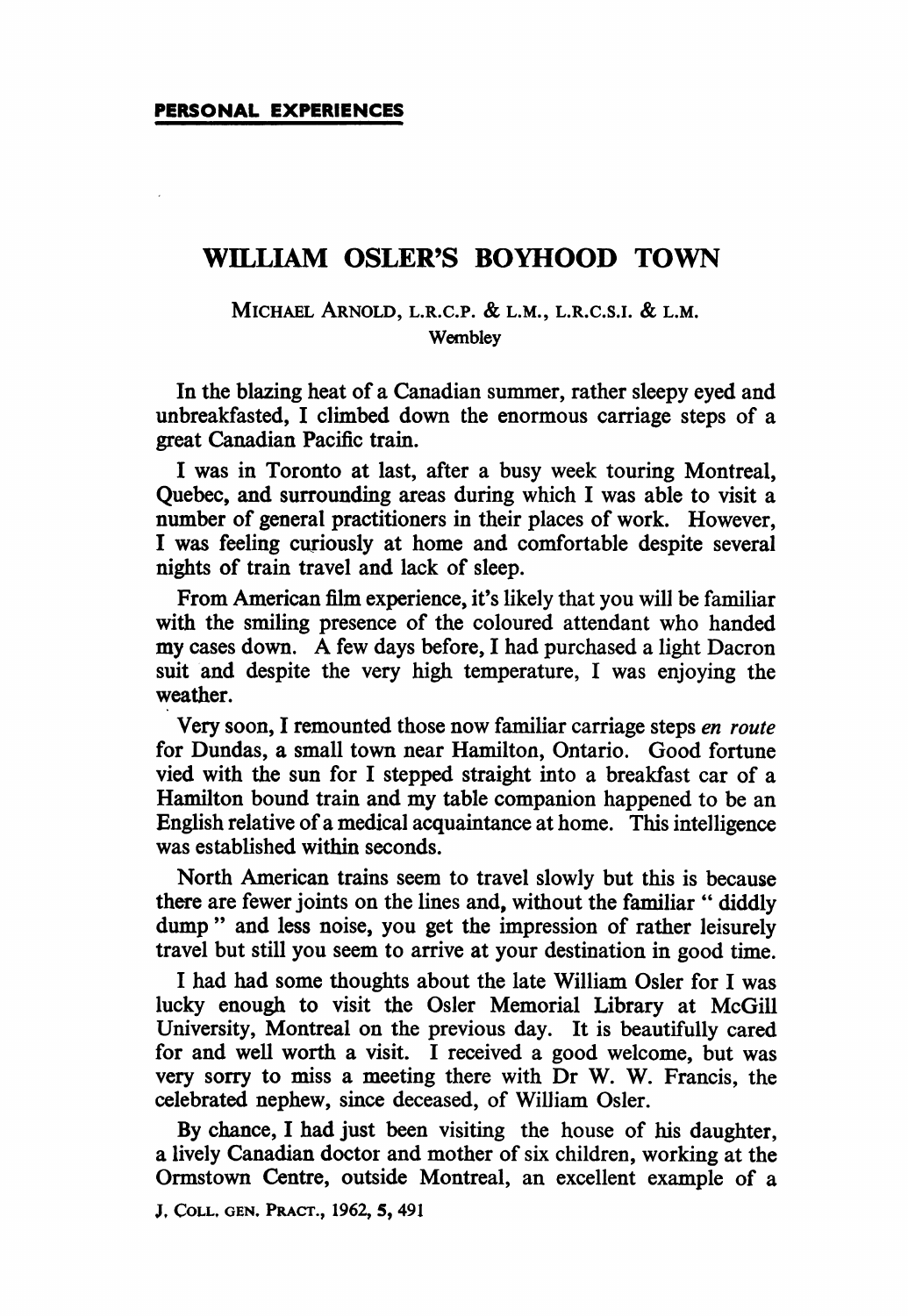group practice with a small local hospital built adjacent to the centre.

<sup>I</sup> chanced to visit Dundas as part of a modest self-arranged Canadian tour of a general practitioner. It was arranged by the Canadian College of General Practitioners that <sup>I</sup> should visit a certain doctor in that town.

<sup>I</sup> met up with my opposite number on a quick round of his hospital patients. We then returned to the small town of Dundas which is on the way out to Niagara Falls. This is the town to which Canon Featherstone Osler and his nine children had gone to live in 1857.

Of Cornish origin, the family had lived happily in Bond Head, Tecumseth, Upper Canada, but they were reluctantly compelled to move for educational reasons to the less remote living of Dundas, Ontario, a growing area at the end of Lake Ontario. But for delay caused by an attack of croup, which young Willie Osler is said to have developed, the whole family might have perished in the Desjardins Viaduct disaster of March 12th, 1857.

Soon after arriving and learning of Dundas' Oslerian associations, armed with cine camera and tape recorder, <sup>I</sup> went into the small church in which Canon Osler had officiated. Standing in the pulpit, <sup>I</sup> was able to look round at tablets on the walls, placed in memory of various members of the Osler family. <sup>I</sup> recorded on my tape a description of the interior of this picturesque little Anglican church. We went outside, passing and photographing the memorial to William Osler erected by the Hamilton Academy of Medicine.

A short way down the road was an attractive house which we entered, <sup>I</sup> recall, without even knocking on the door. They seemed to do this kind of thing in this town, but we were, nevertheless, cordially received by the lady of the house who told us that it was a memorial home for ladies, started by Ellen Osler, William Osler's mother who died in her 101st year.

In this happy, free, and easy spirit, we then wandered into a beautiful house with colourful gardens. This was, in fact, the home of Canon Osler and his family. It presented a relatively new and very clean appearance, perhaps because the colouring of North American houses is usually more vivid than we are used to here. It might have been mistaken for one of the more substantial houses around outer London built just before the second world war.

Other places visited were the Dundas town hall, the late Dr Thomas Bertram's surgery or office where Osler probably did his first locum job.

To crown the thrill of a close encounter with these Oslerian shrines, <sup>I</sup> cannot resist describing the sight of Niagara Falls on that